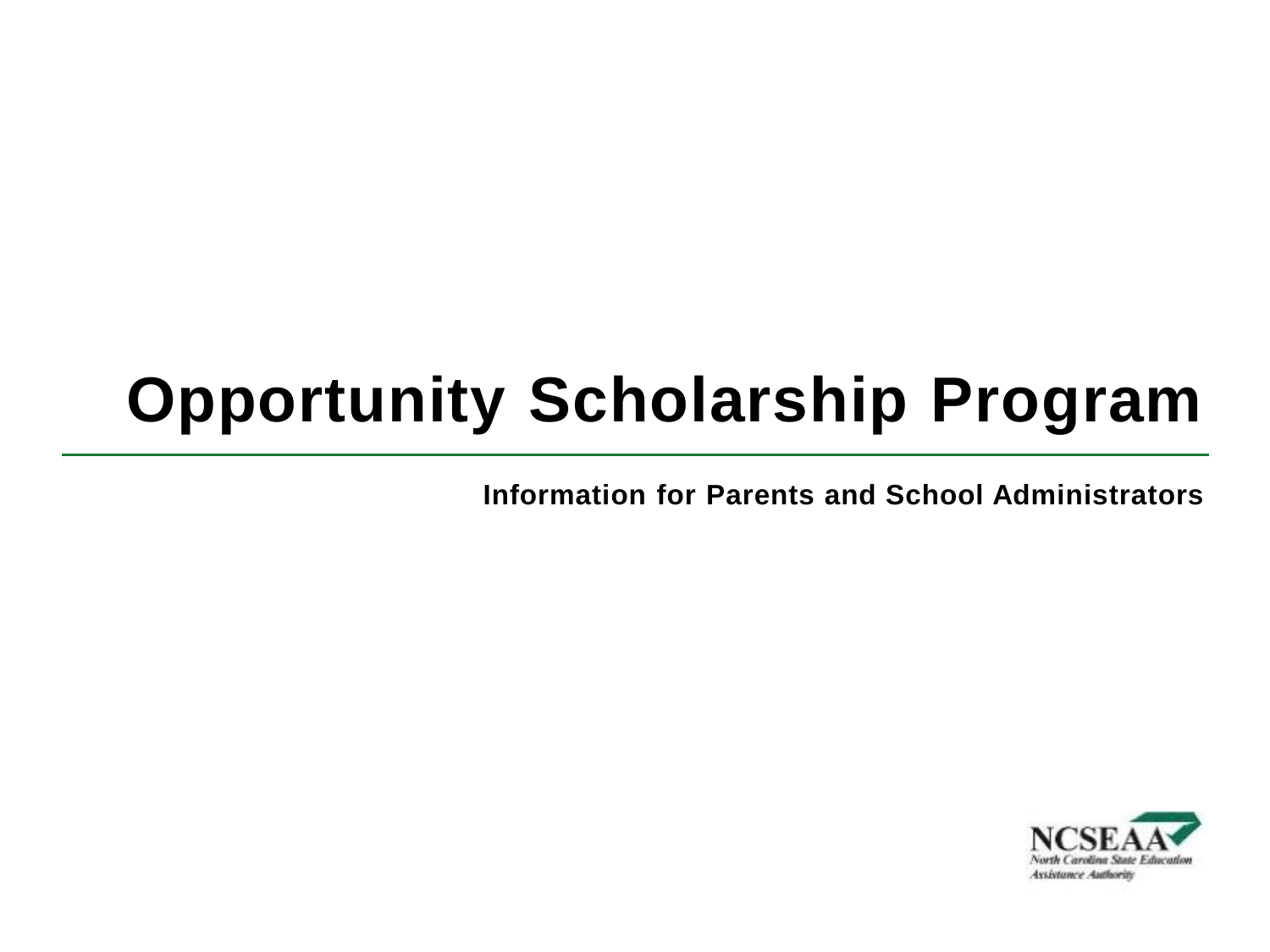# What is the Opportunity Scholarship

Program?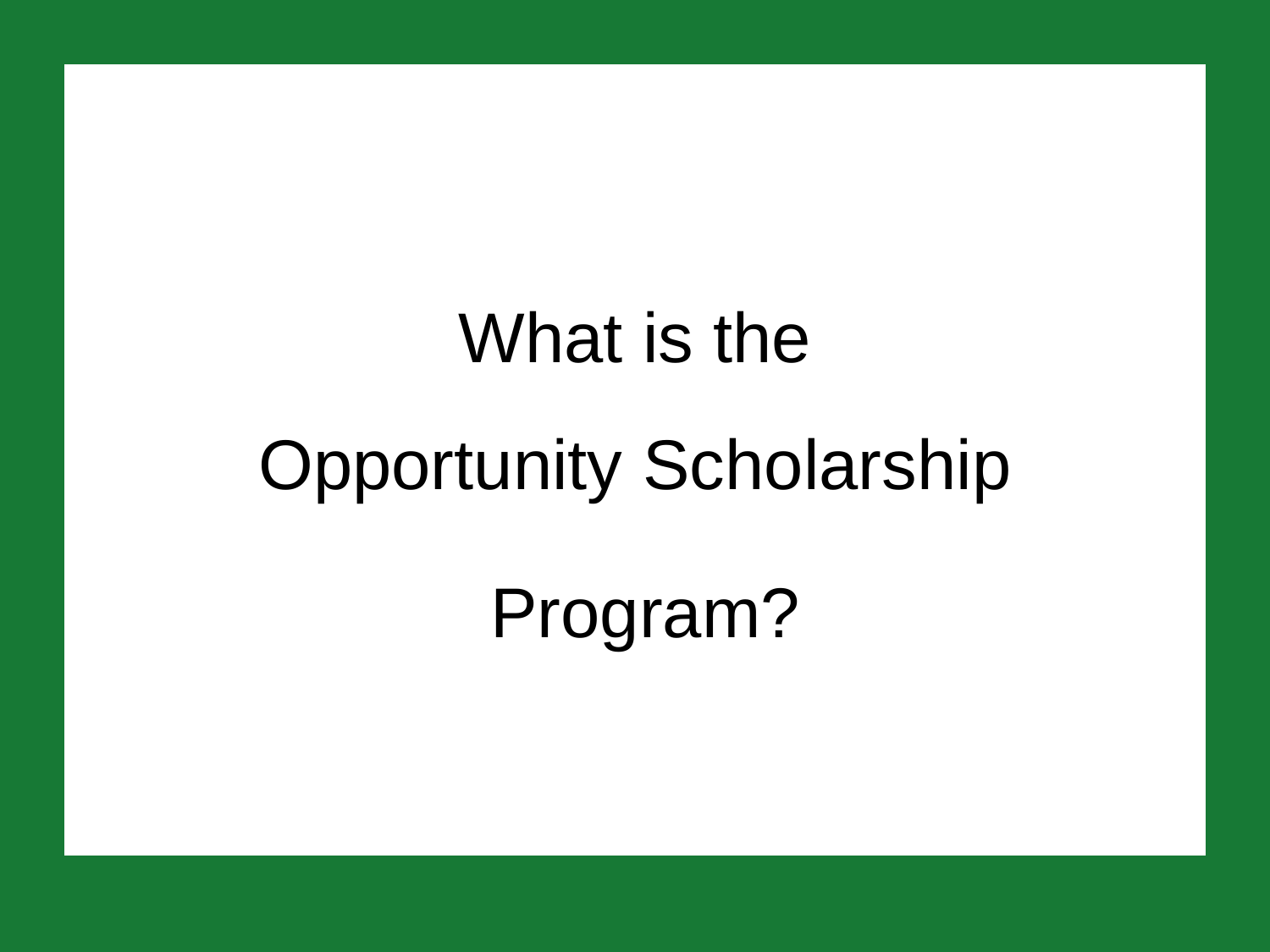## **Opportunity Scholarship Program**



### **Expands school choice for eligible students in kindergarten through 12th grade.**

- − Covers tuition and required fees at a participating nonpublic school.
- − Awards up to \$2,100 per student per semester (\$4,200 per school year).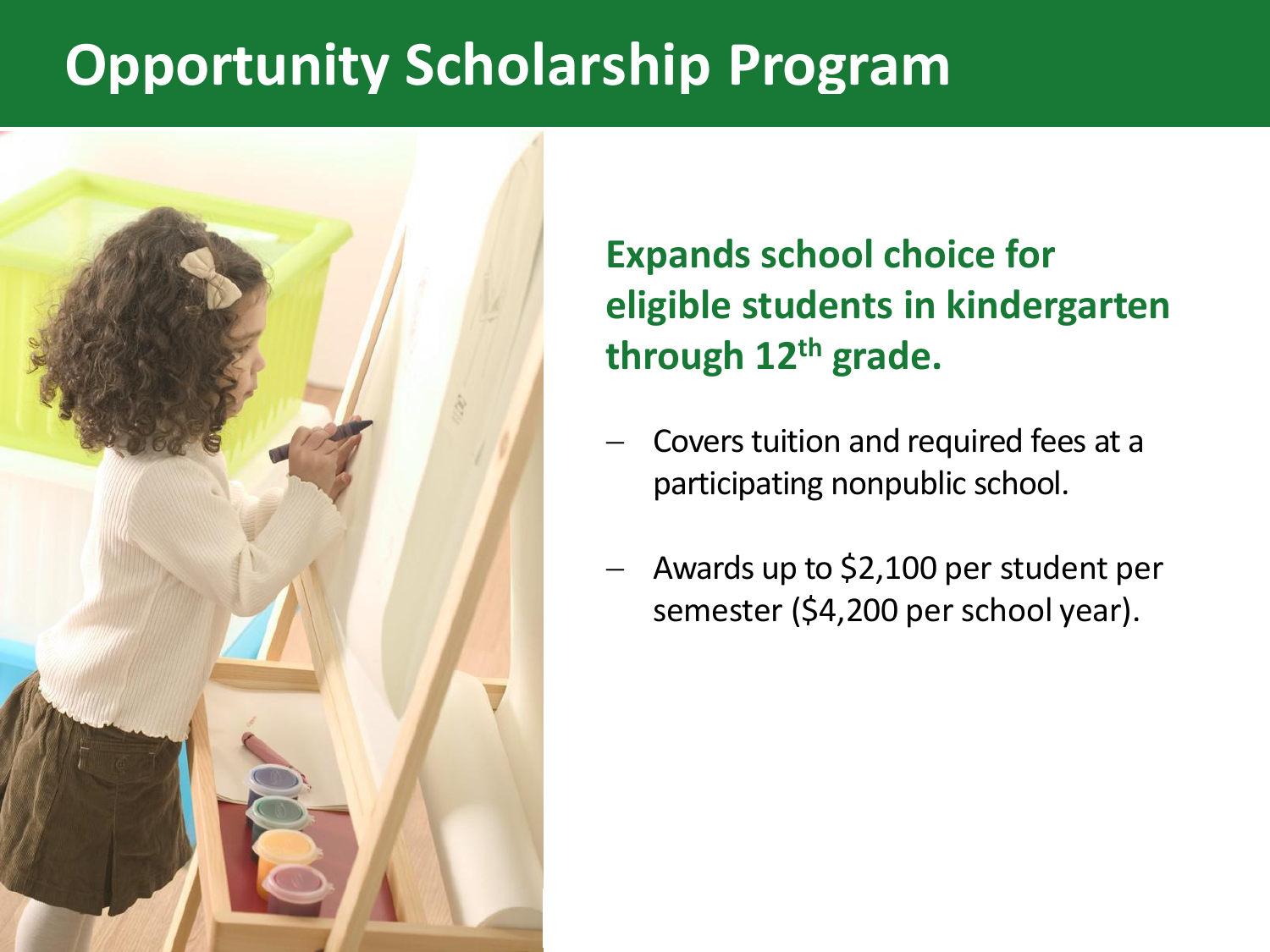## **NCSEAA administers the program.**

- ― Manages the application and award process.
- ― Ensures the school meets program requirements.
- ― Verifies each student's eligibility.
- Disburses Opportunity Scholarship funds.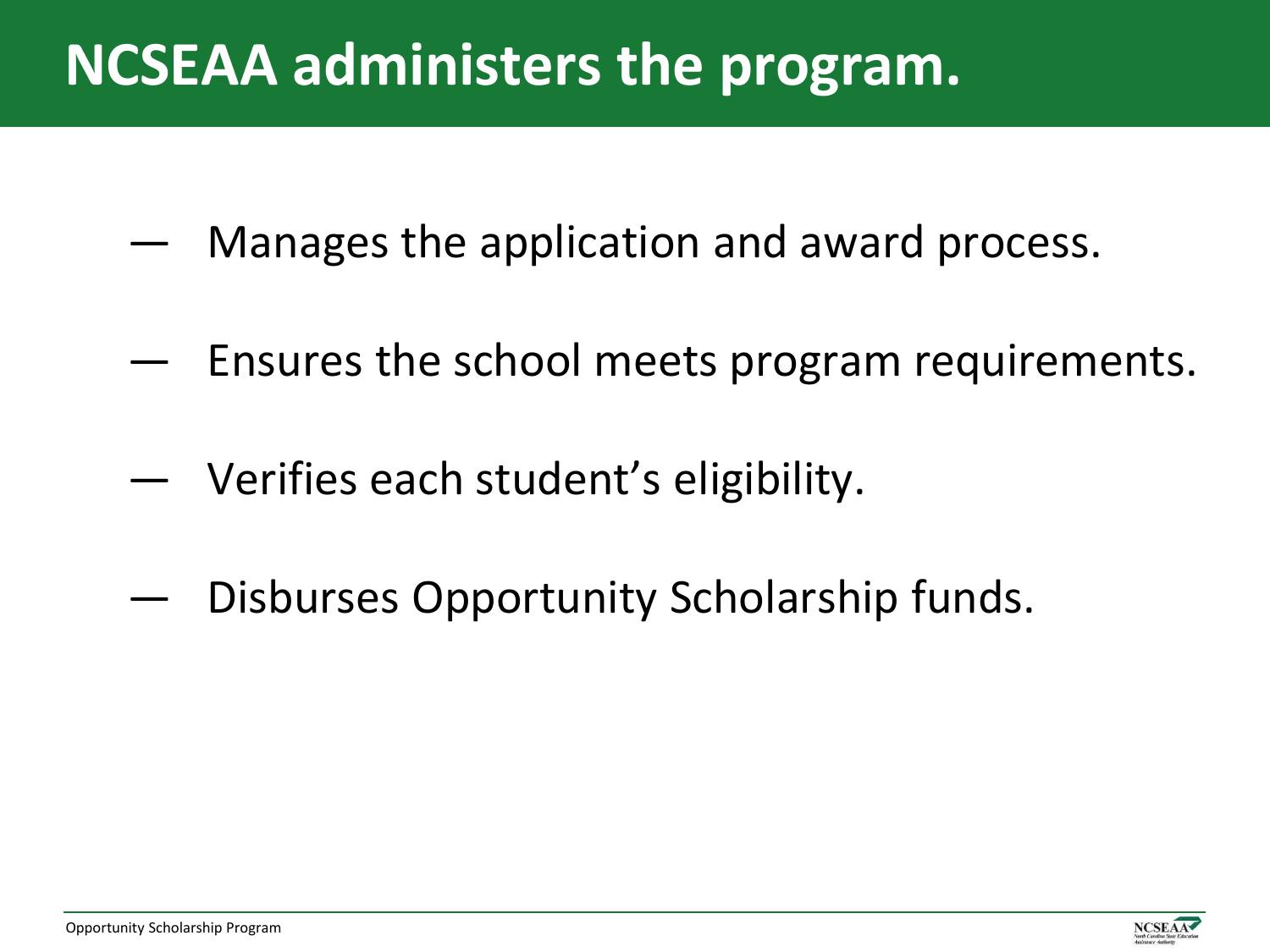## Which nonpublic schools participate in the program?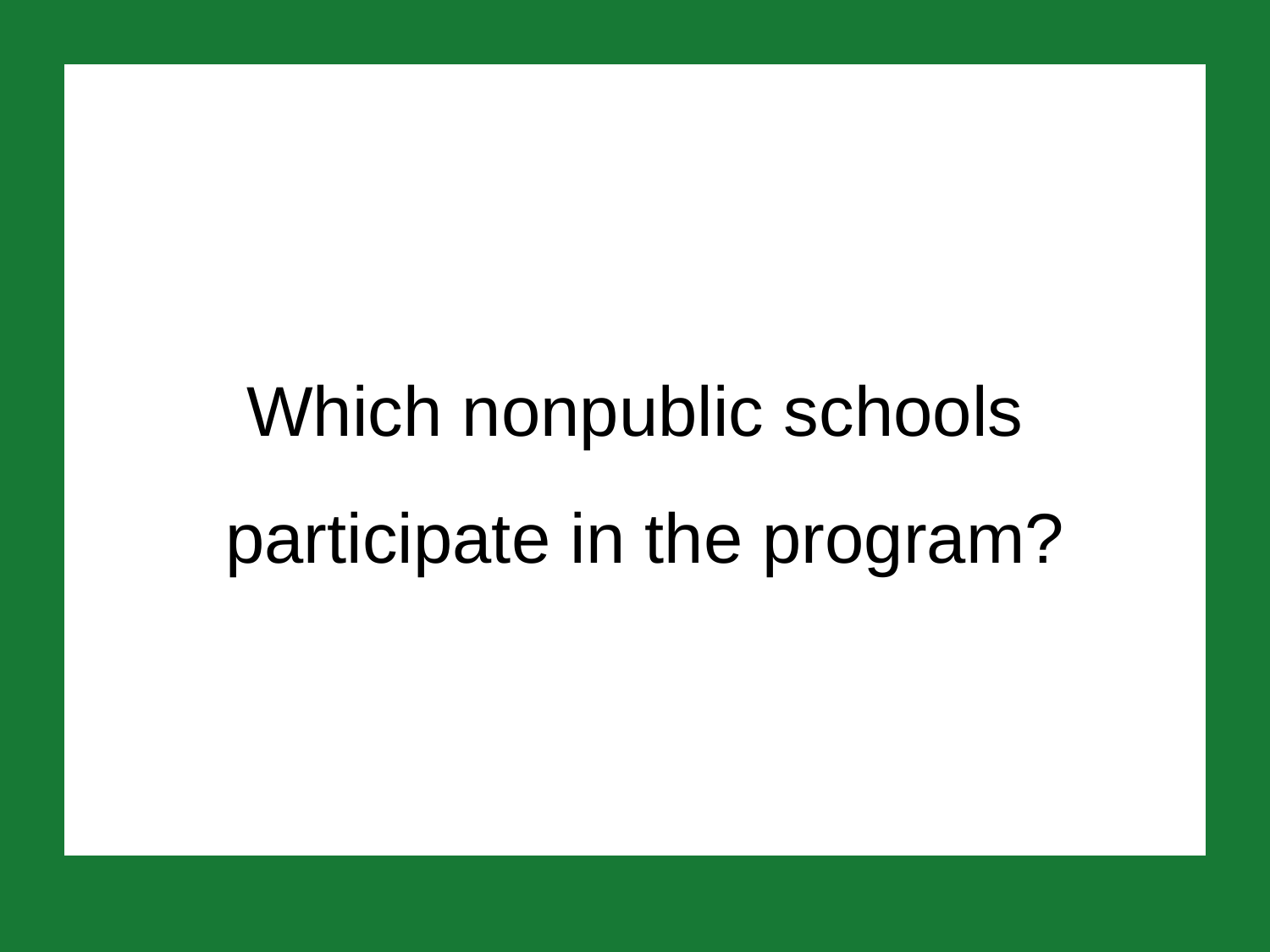## **Participating schools list**

#### <http://www.ncseaa.edu/OSG.htm>

#### **Opportunity Scholarship Program**

#### What is the Opportunity Scholarship Program?

The Opportunity Scholarship Program provides tuition assistance of up to \$4,200 per year for awarded students who enroll in a participating nonpublic school. This program is income-based. For more information on eligibility requirements see the Prospective Students section below.

#### Click here for application instructions | Click here to apply

The new student application opens January 31, 2020. The Priority Window closes March 1, 2020. The application will remain open until August 31, 2020 for students to be considered for the full 2020-21 school year, as funds remain available.



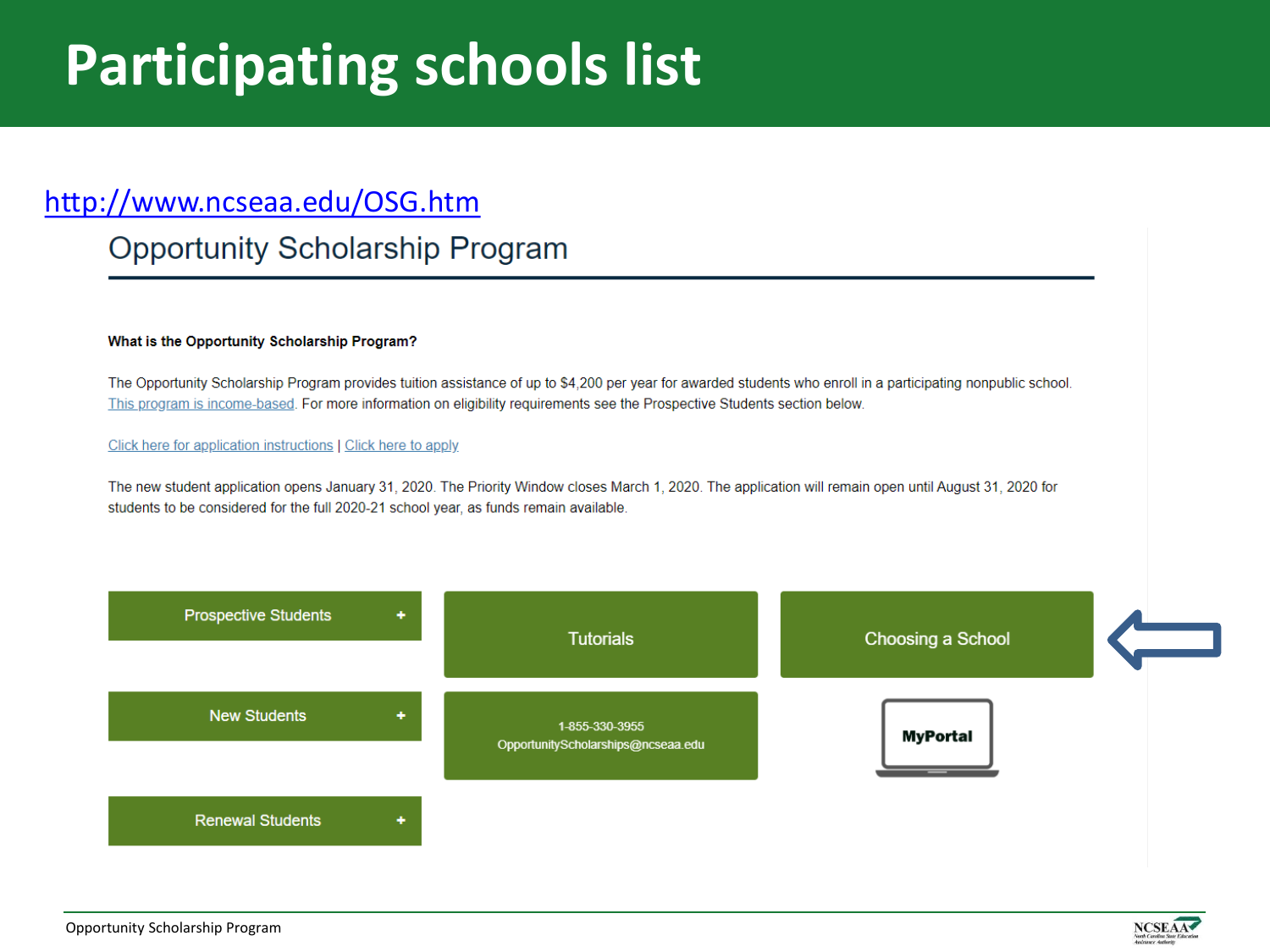## How do I know if my student is eligible to apply for a Scholarship?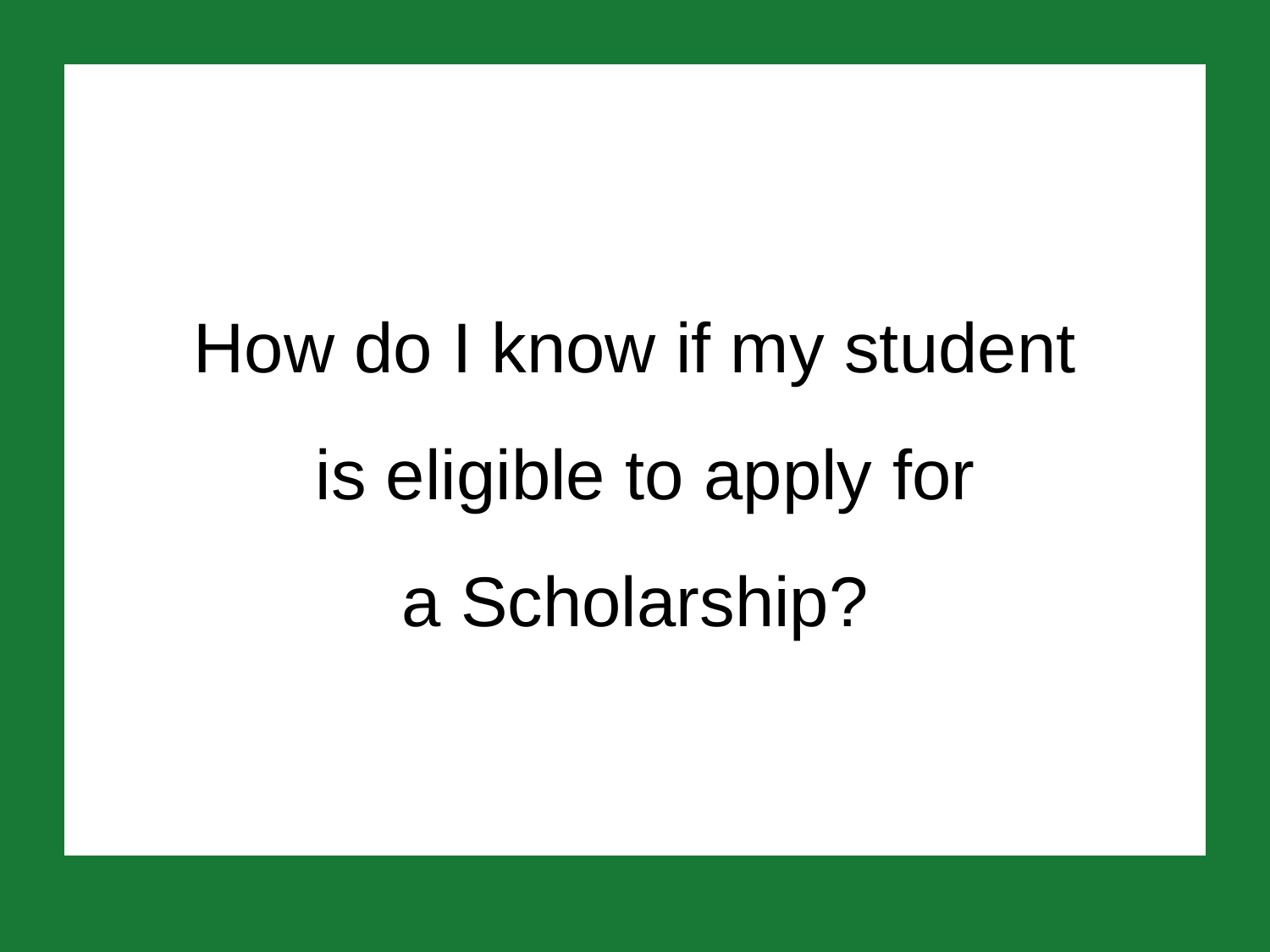An eligible student meets all Part 1 requirements.

 $\sqrt{ }$  is 5 years old on or before August 31

 $\sqrt{ }$  lives in an eligible household

 $\sqrt{ }$  has not graduated from high school

 $\sqrt{2}$  is a resident of North Carolina

 $\sqrt{ }$  has not been in college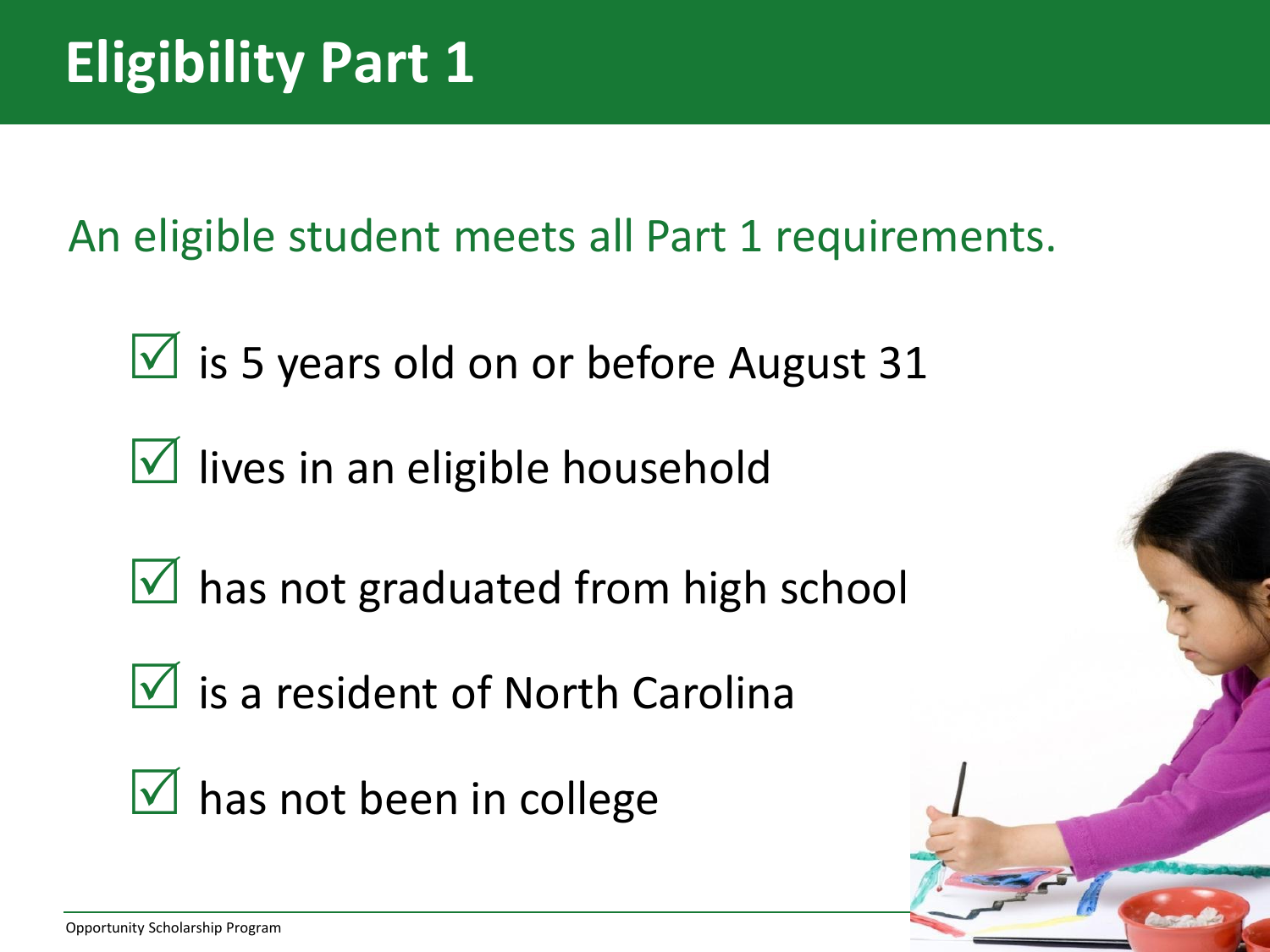An eligible student meets **at least 1** Part 2 requirement.

- received an Opportunity Scholarship last year
- was a full-time student attending a NC public or charter school or Department of Defense school in NC last spring semester
- is entering kindergarten or 1st grade
	- is in foster care or was adopted within the last year
- has a parent on full-time active duty with the military

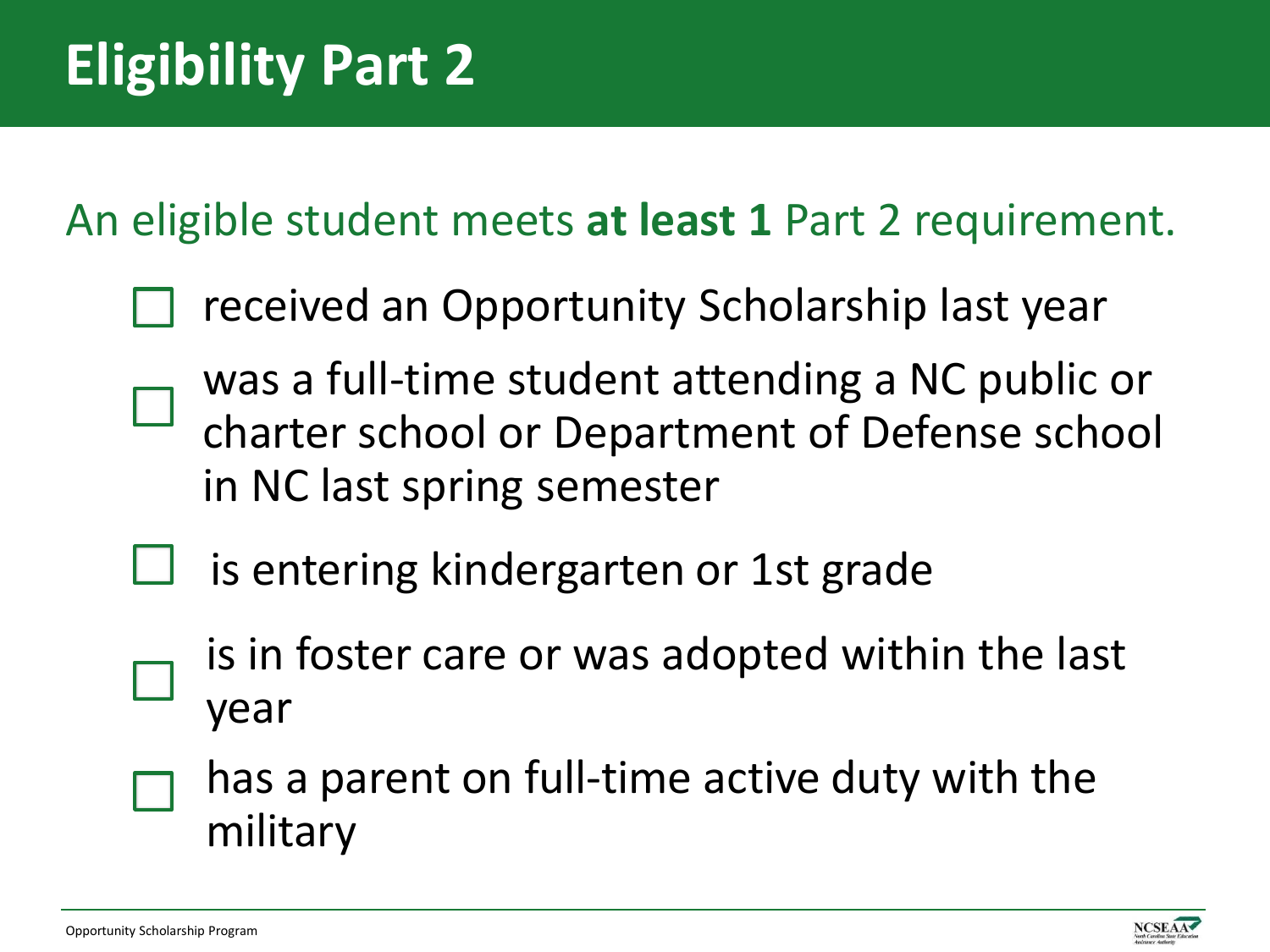## What are the

## Household Income Guidelines?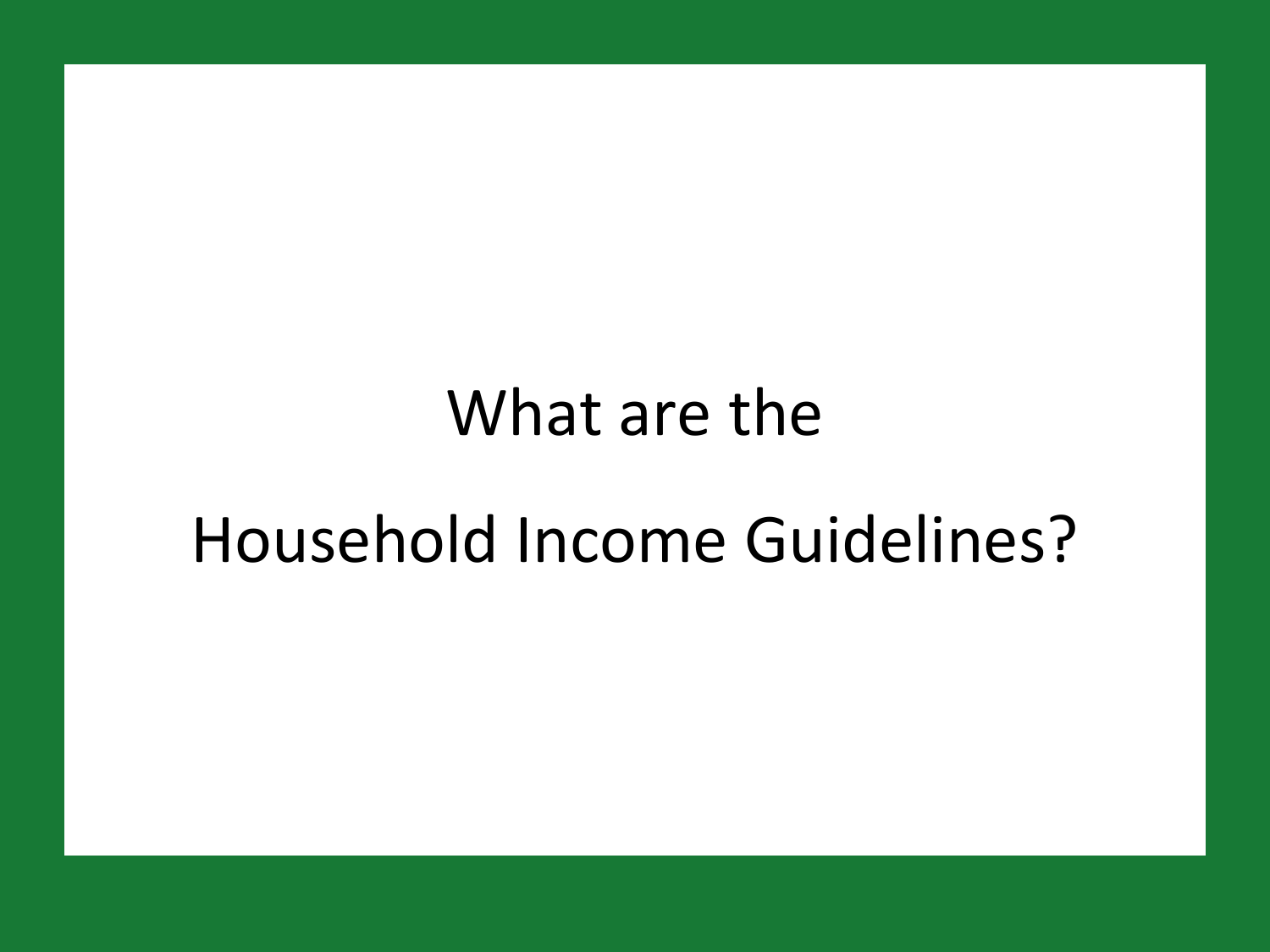#### **Household Income Eligibility Guidelines 2020-2021**

| \$4,200<br><b>Award Limit</b> | <b>Maximum Household</b><br><b>Gross Income for 2019</b> |                           |  |
|-------------------------------|----------------------------------------------------------|---------------------------|--|
| # in<br><b>Household</b>      | To receive full tuition up to<br>\$4,200                 | To receive 90% of tuition |  |
| $\overline{2}$                | \$31,894                                                 | \$42,419                  |  |
| 3                             | \$40,182                                                 | \$53,442                  |  |
| 4                             | \$48,470                                                 | \$64,465                  |  |
| 5                             | \$56,758                                                 | \$75,488                  |  |
| 6                             | \$65,046                                                 | \$86,511                  |  |
| 7                             | \$73,334                                                 | \$97,534                  |  |
| 8                             | \$81,622                                                 | \$108,557                 |  |
| 9                             | \$89,910                                                 | \$119,580                 |  |
| 10                            | \$98,198                                                 | \$130,603                 |  |
| 11                            | \$106,486                                                | \$141,626                 |  |
| 12                            | \$114,774                                                | \$152,649                 |  |

*The Opportunity Scholarship will be for 90% of the required tuition and fees or \$4,200, whichever is less.*

[Household Income Worksheet](http://www.ncseaa.edu/documents/OPS_HHIncome.pdf)

Opportunity Scholarship Program

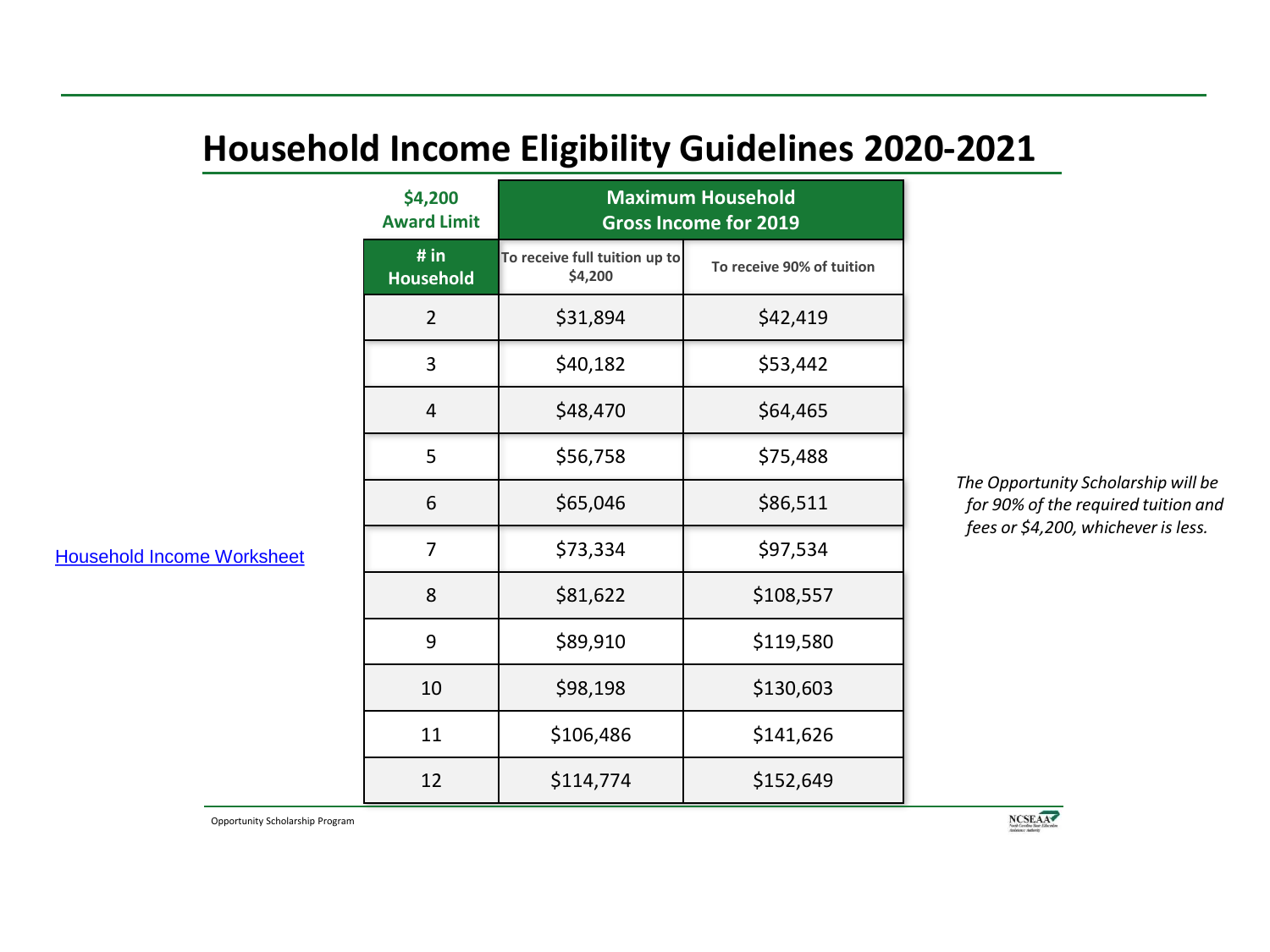## **3 Person Household**



There are 3 people in my household, and our total household income in 2019 was \$33,500. I might want my student to attend *Nonpublic School A* where the required tuition and fees are \$3,800 a year, but I'm also considering *Nonpublic School B* where the required tuition and fees are \$5,200 a year. What are my options under the program?

## Your options

Since the total income for a 3 person household income is less than \$40,182, you are eligible for the full \$4,200 to apply towards tuition and

| <b>Nonpublic School A</b>                                                                                   |            |         | <b>Nonpublic School B</b>                                                                                                |                       |  |
|-------------------------------------------------------------------------------------------------------------|------------|---------|--------------------------------------------------------------------------------------------------------------------------|-----------------------|--|
| Tuition<br>Award                                                                                            | $-5$ 3,800 | \$3,800 | Tuition<br>Max Award                                                                                                     | \$5,200<br>$-5$ 4,200 |  |
| <b>Your portion</b>                                                                                         | \$<br>0    |         | <b>Your portion</b>                                                                                                      | \$1,000               |  |
|                                                                                                             |            |         |                                                                                                                          |                       |  |
| Since the tuition and fees are less<br>than \$4,200, The Opportunity<br>Scholarship pays the entire amount. |            |         | The Opportunity Scholarship pays \$4,200<br>towards tuition and fees. You are<br>responsible for the \$1,000 difference. |                       |  |

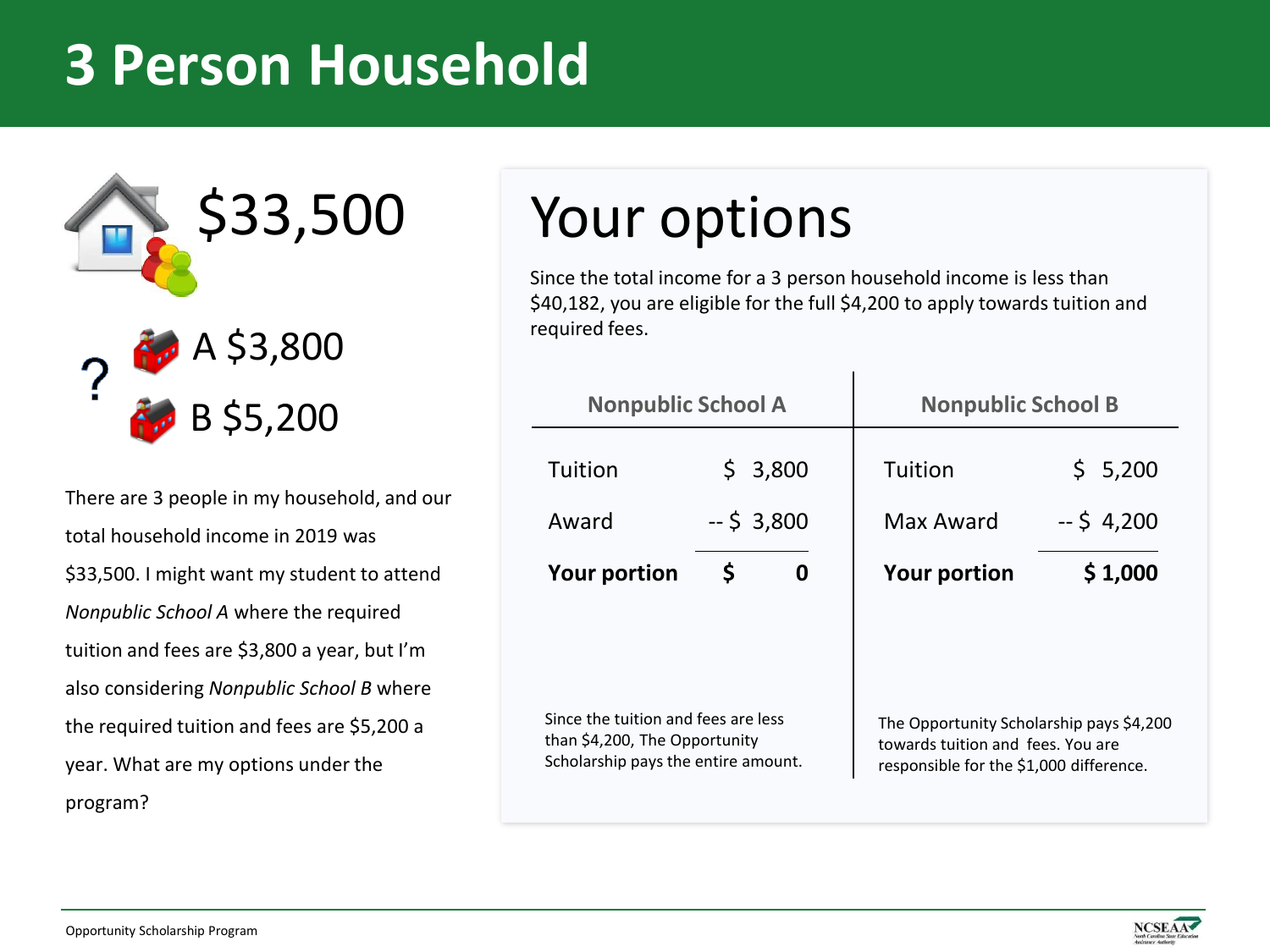## **2 Person Household**



There are 2 people in my household, and our total household income in 2019 was \$33,500. I might want my student to attend *Nonpublic School A* where the required tuition and fees are \$3,800 a year, but I'm also considering *Nonpublic School B* where the required tuition and fees are \$5,200 a year. What are my options under the program?

## Your options

Since the total household income is less than \$42,419 but greater than \$31,894, you are eligible for 90% of the required tuition and fees. The Opportunity Scholarship Program will pay 90% or \$4,200, whichever is less.

| <b>Nonpublic School A</b>                                                                           |                          | <b>Nonpublic School B</b> |                                                                                                                          |  |  |
|-----------------------------------------------------------------------------------------------------|--------------------------|---------------------------|--------------------------------------------------------------------------------------------------------------------------|--|--|
| Tuition<br>Award                                                                                    | \$<br>3,800<br>$-53,420$ | Tuition<br>Max Award      | \$5,200<br>$-5$ 4,200                                                                                                    |  |  |
| <b>Your portion</b><br>S<br>380                                                                     |                          | <b>Your portion</b>       | \$1,000                                                                                                                  |  |  |
|                                                                                                     |                          |                           |                                                                                                                          |  |  |
| The tuition and fees are less than<br>\$4,200. The Opportunity Scholarship<br>pays 90% of the cost. |                          |                           | The Opportunity Scholarship pays \$4,200<br>towards tuition and fees. You are<br>responsible for the \$1,000 difference. |  |  |

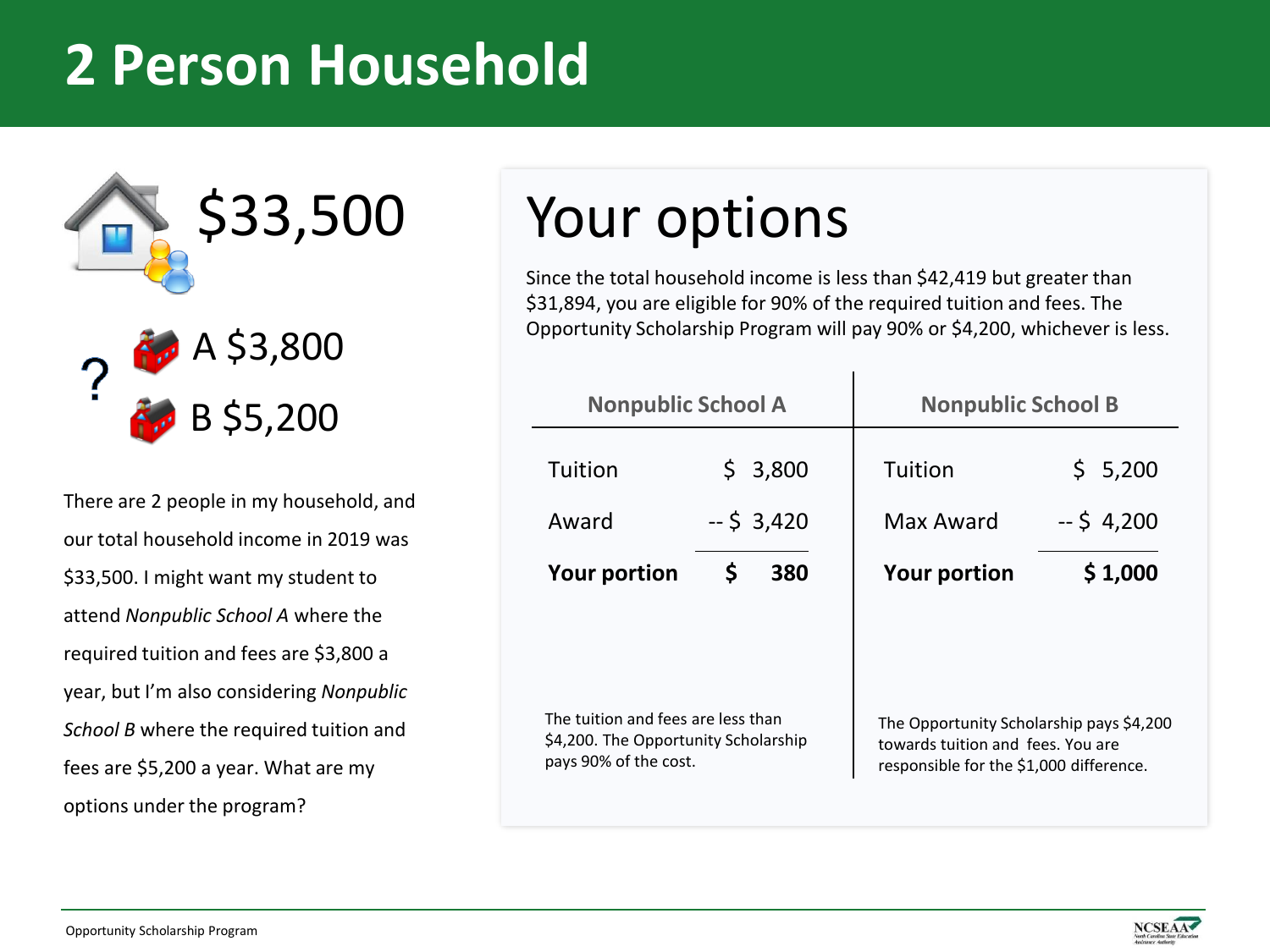## My student meets all the eligibility requirements. Where do I find the application?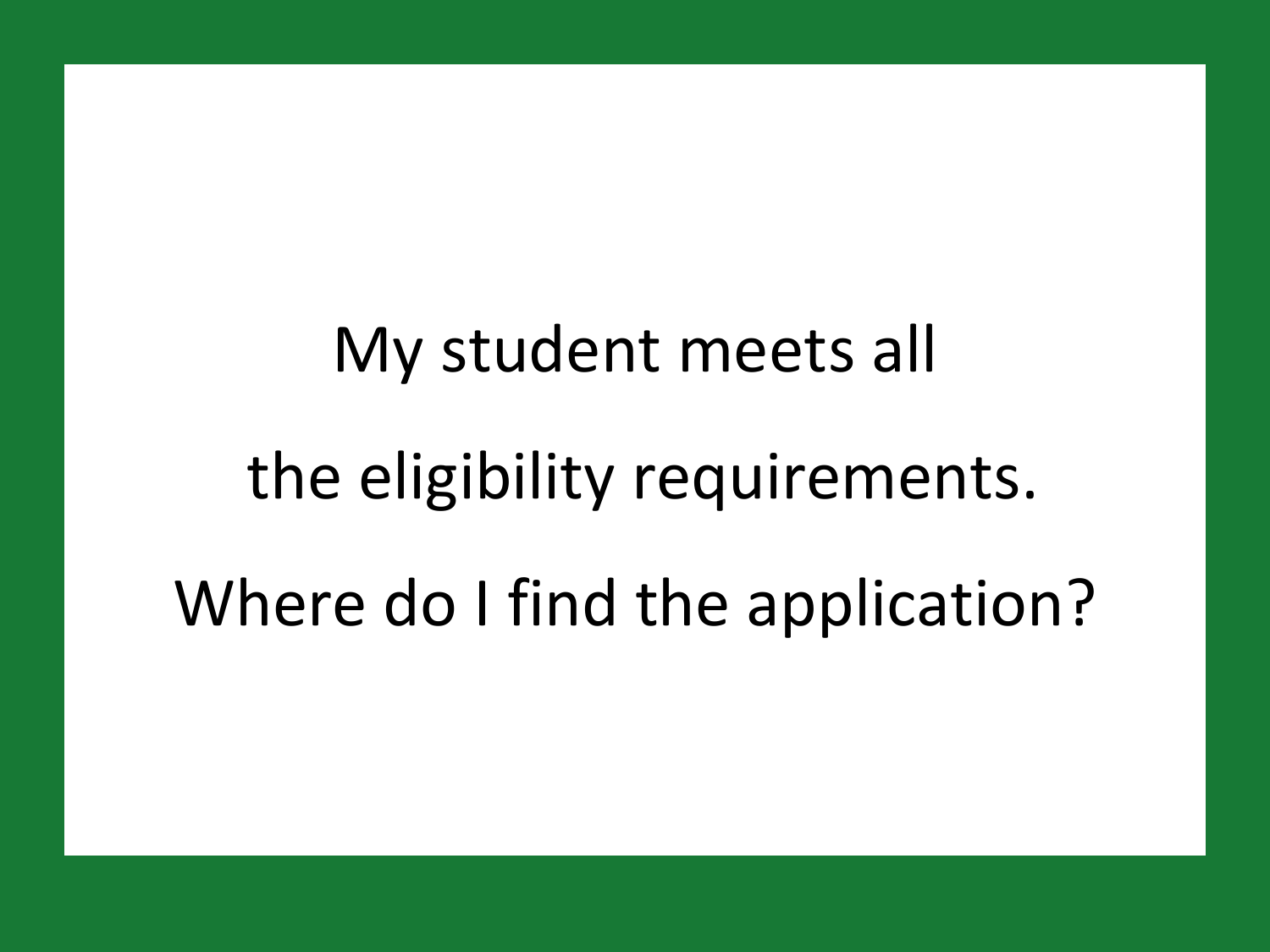### **Forms are online.**

#### New Student Application:

#### **www.NCSEAA.edu**

- K12 Grants
- Opportunity Scholarships

#### Renewing Student Application:

#### **https://myportal.ncseaa.edu**

The parent must complete a separate renewal process for each renewing student.



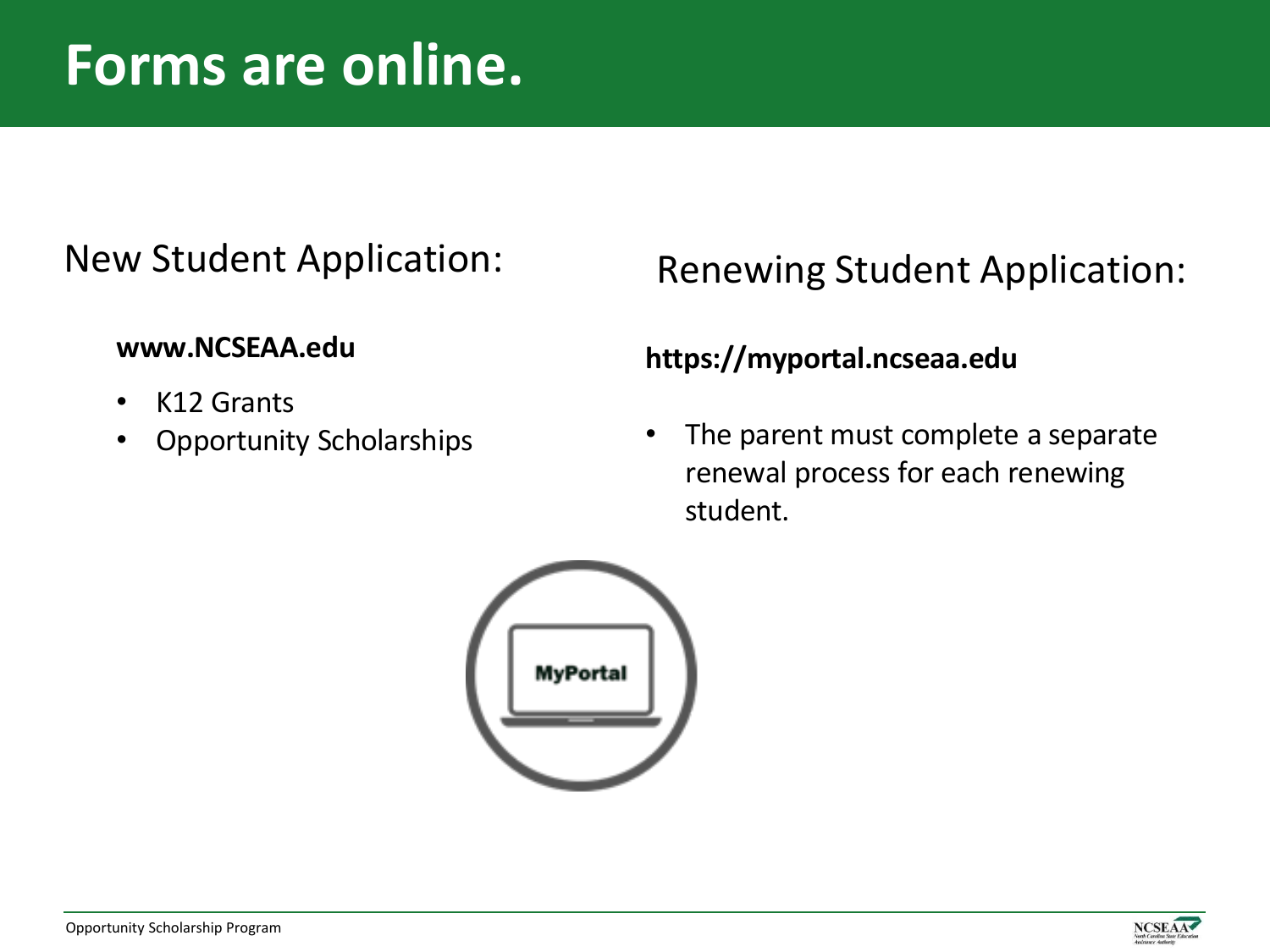## When do I submit my completed application?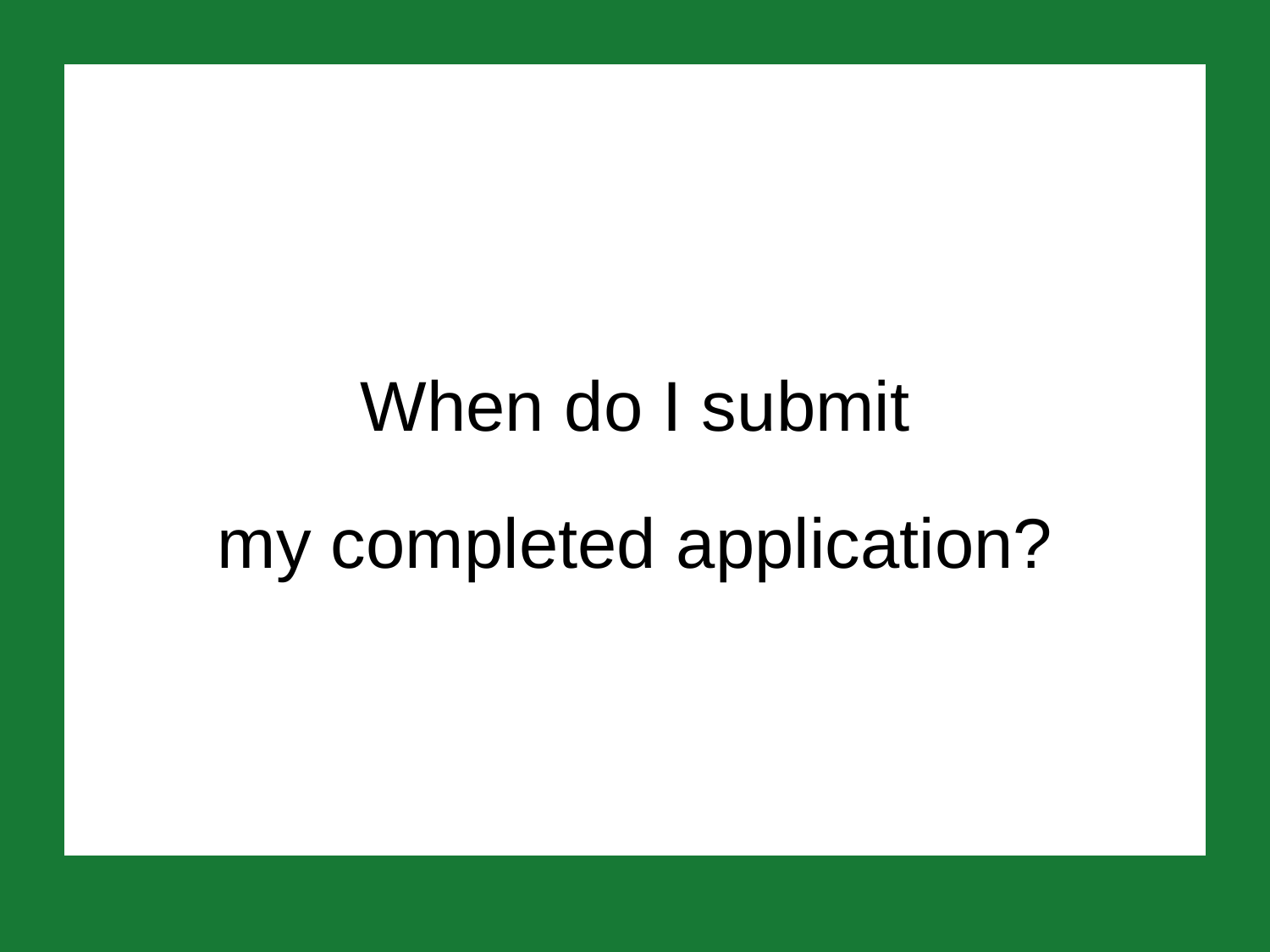## **Application period begins**



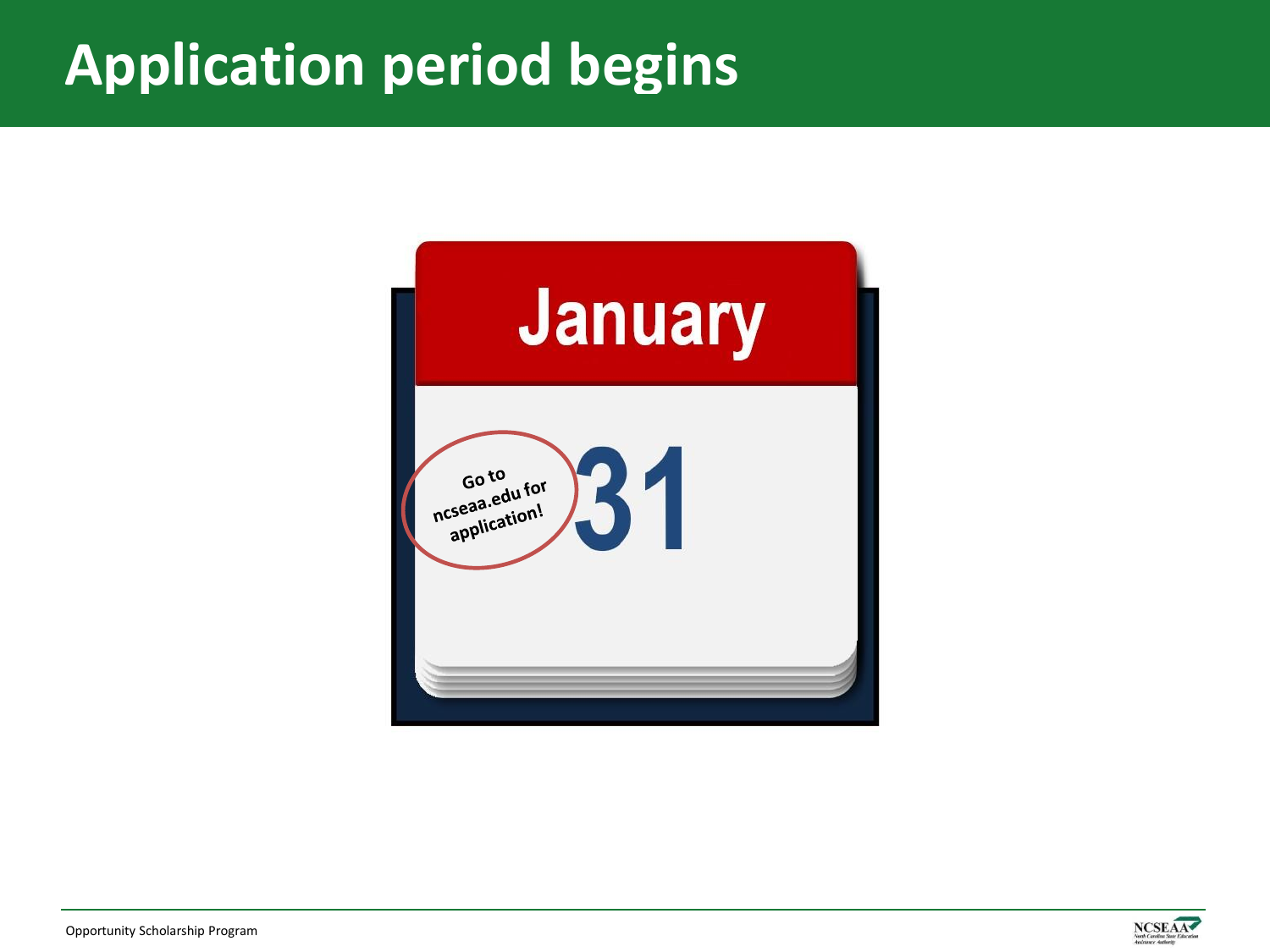## What is priority selection?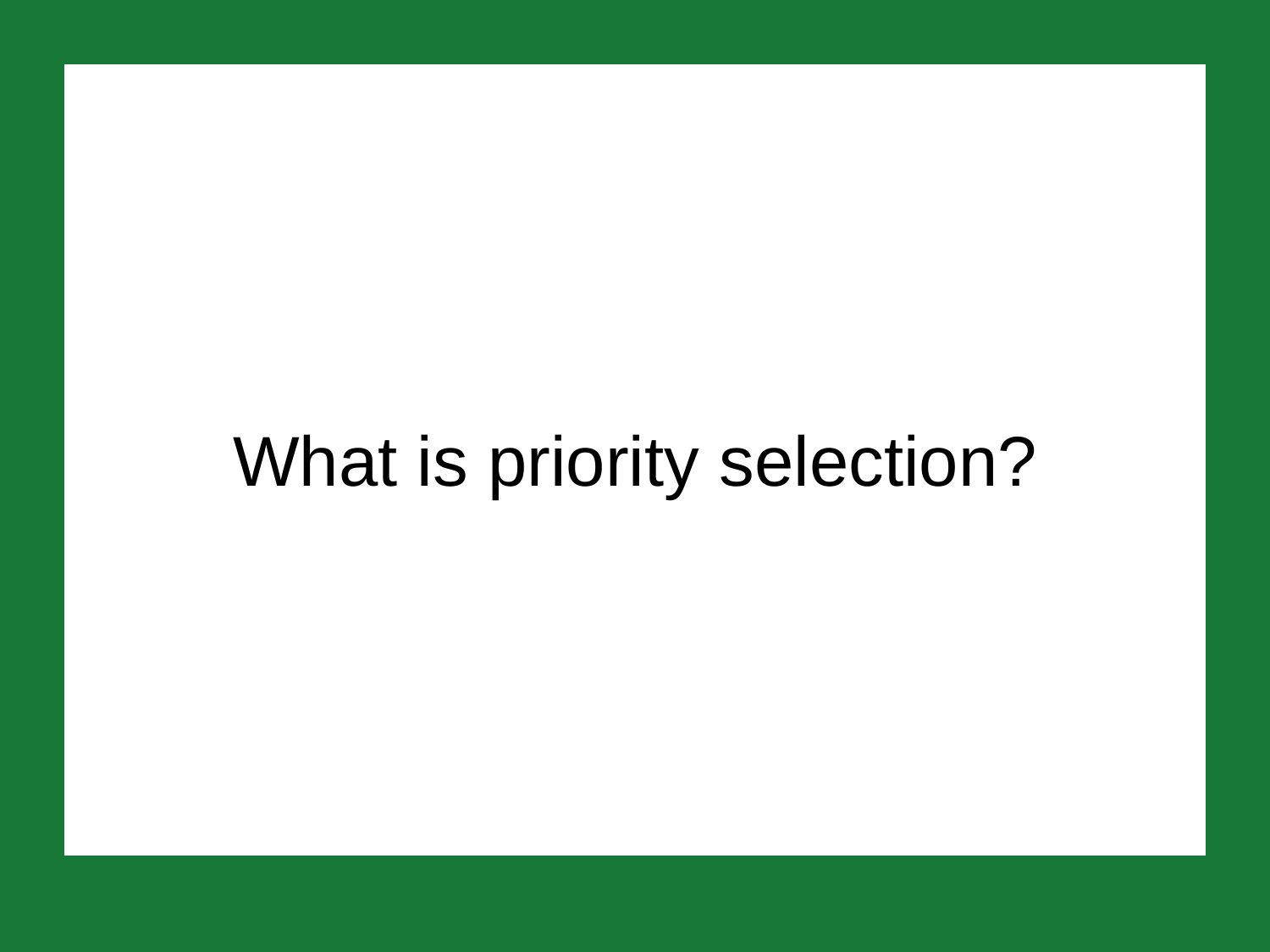## **Priority Selection**

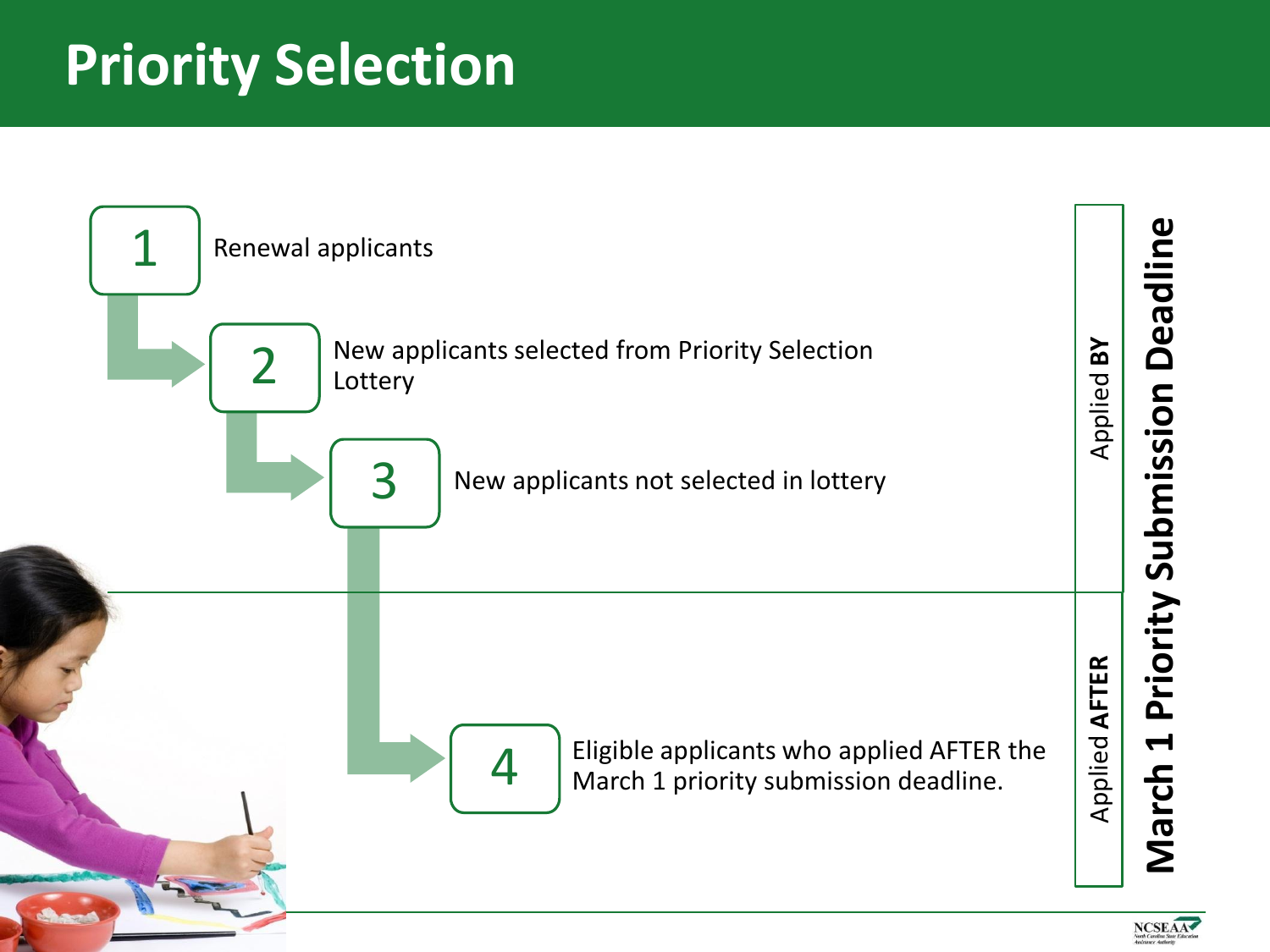### **Priority selection deadline is**



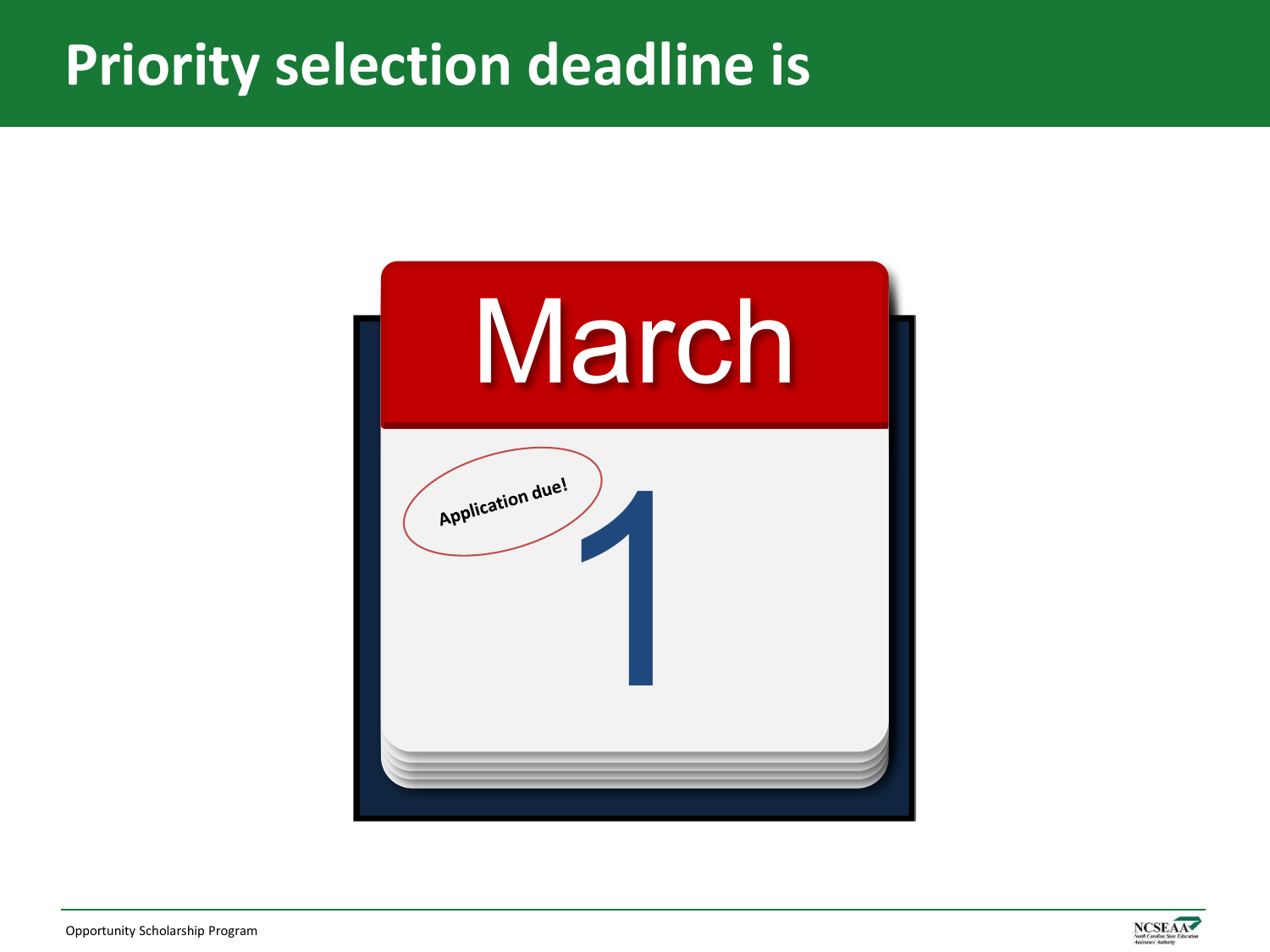# What happens if I miss

## the priority deadline?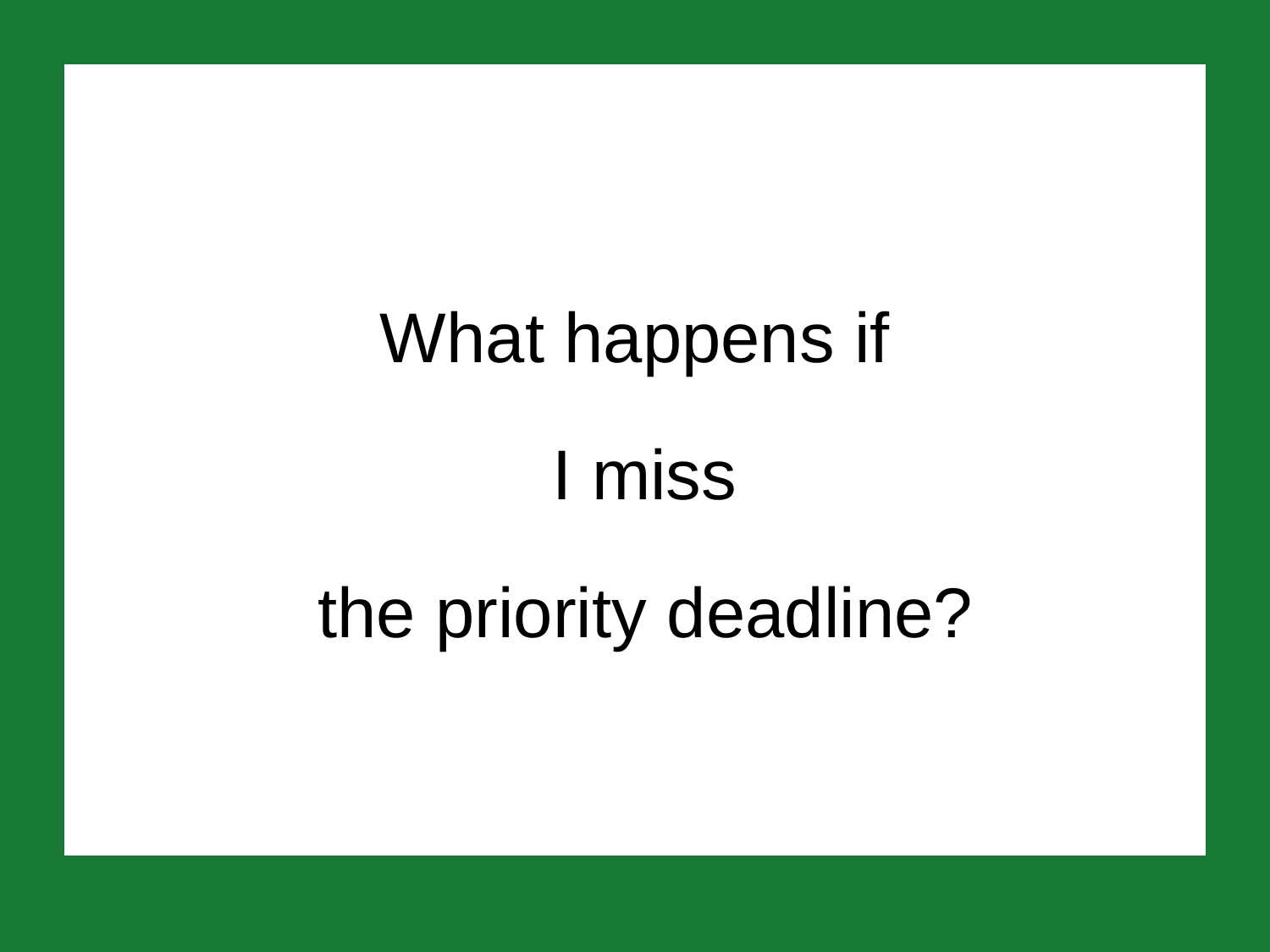## **You can still apply if you missed the deadline.**



― **All eligible** applicants, new and renewing, are added to the waitlist in receipt order.

― Renewing students who apply after the priority deadline are **not guaranteed** a Scholarship.

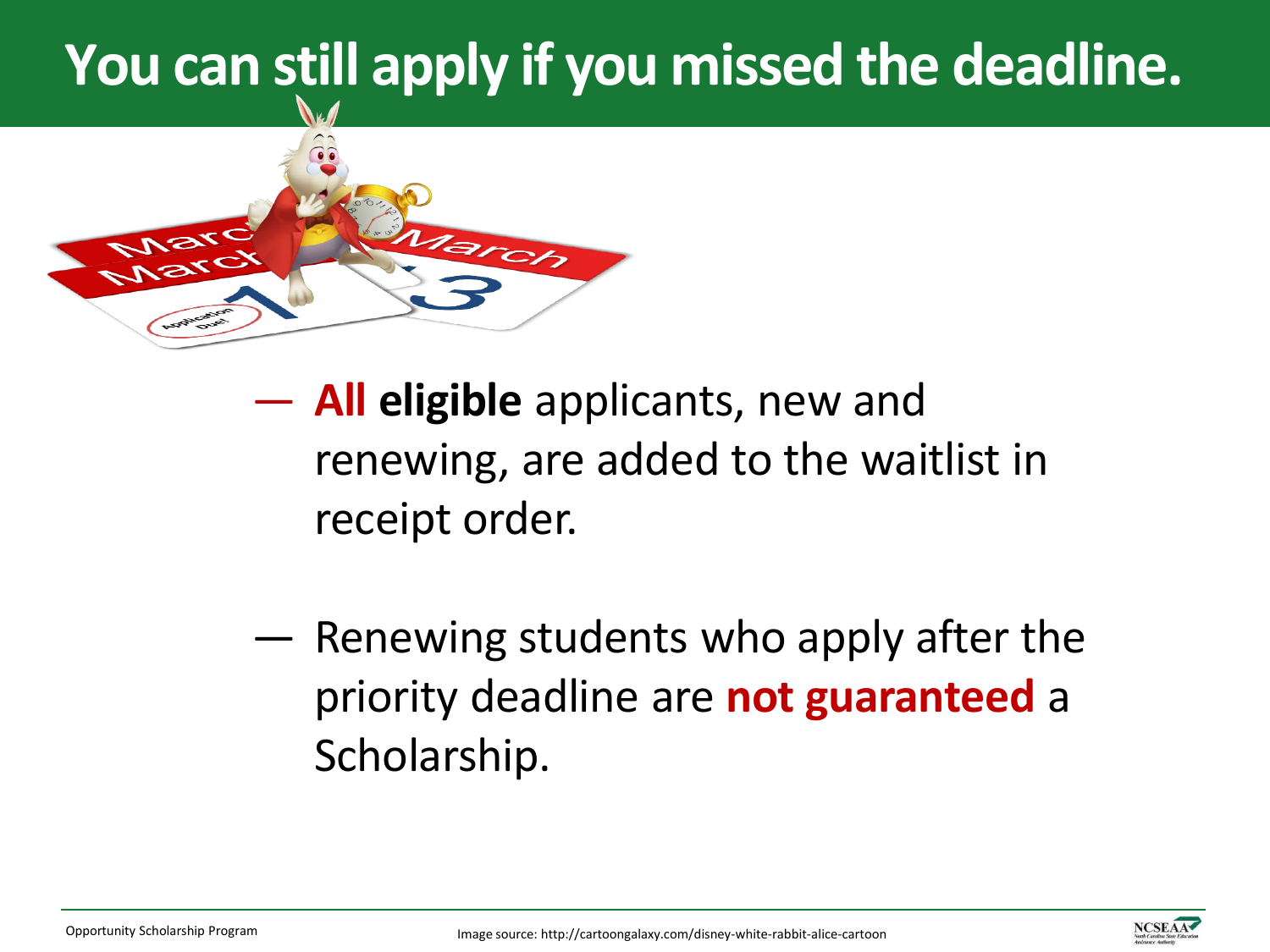How do I know if my application was accepted?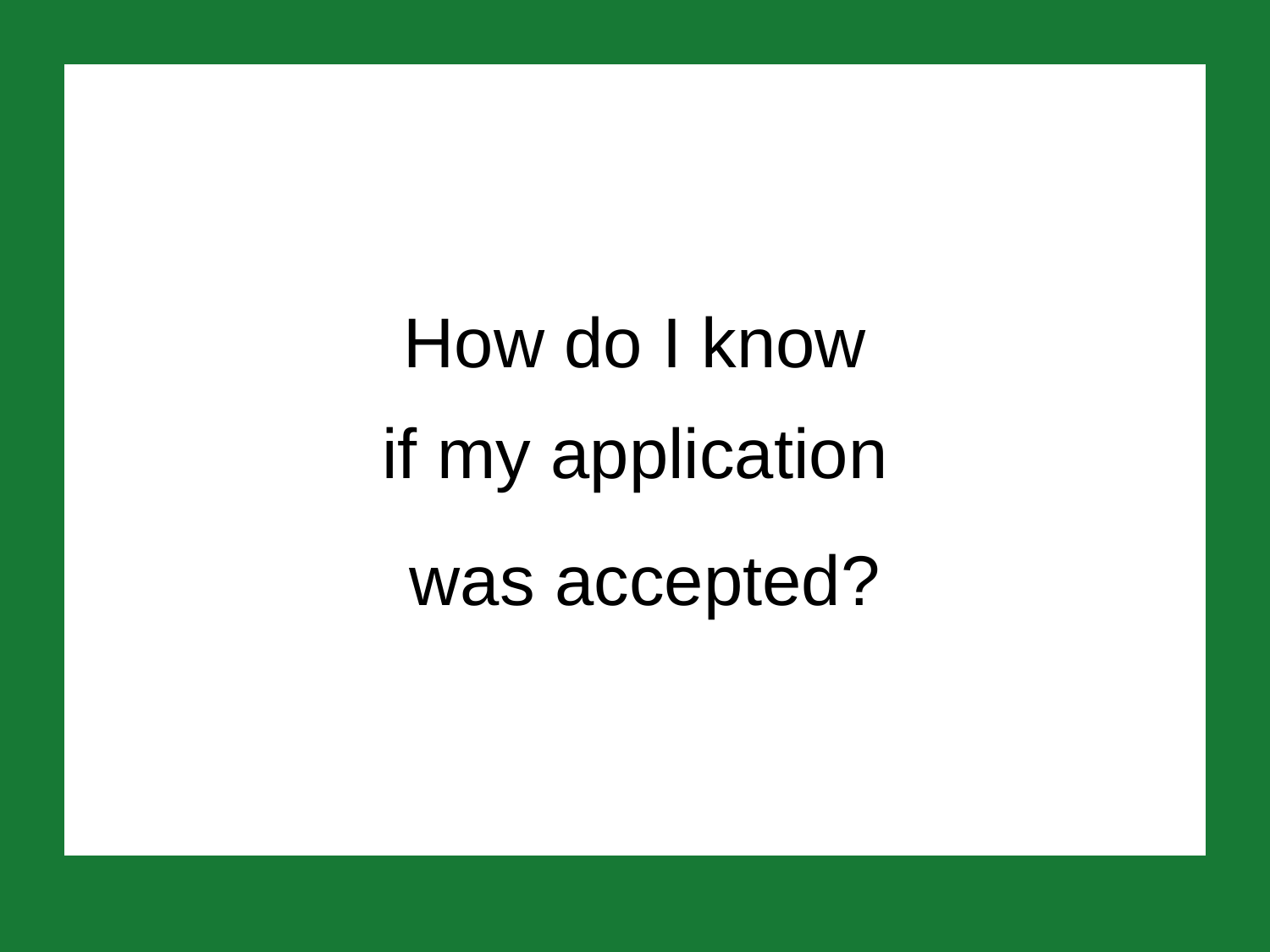## **You've got mail!**

| $\mathbb{R}$<br>Send | <b>To</b><br>Cc<br>Subject: | Scholarship Recipient<br>Opportunity Scholarship Application Received |         |
|----------------------|-----------------------------|-----------------------------------------------------------------------|---------|
|                      |                             | Information about next steps and the Student Portal.                  | Ċ,<br>∸ |

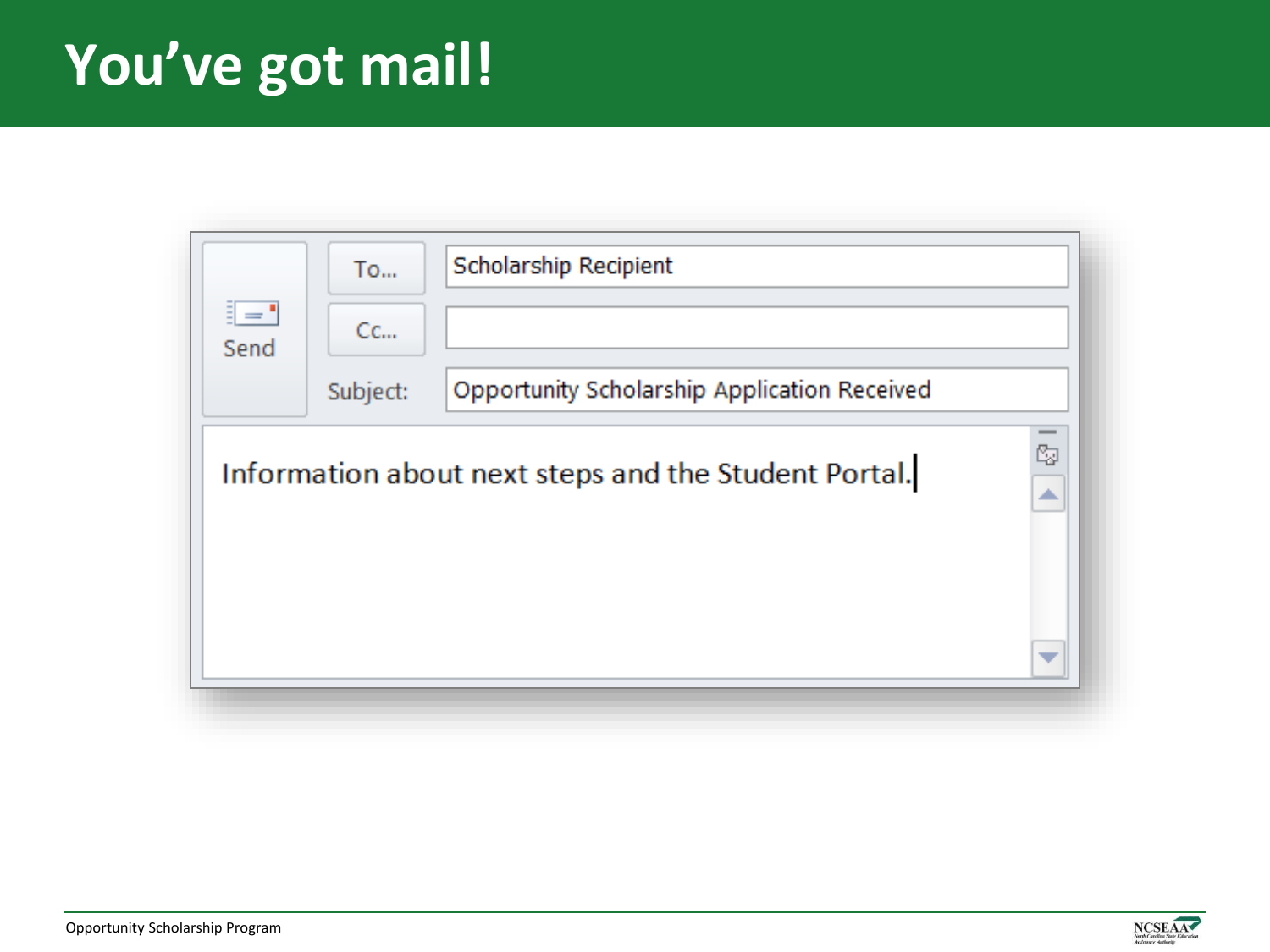## When does award selection begin?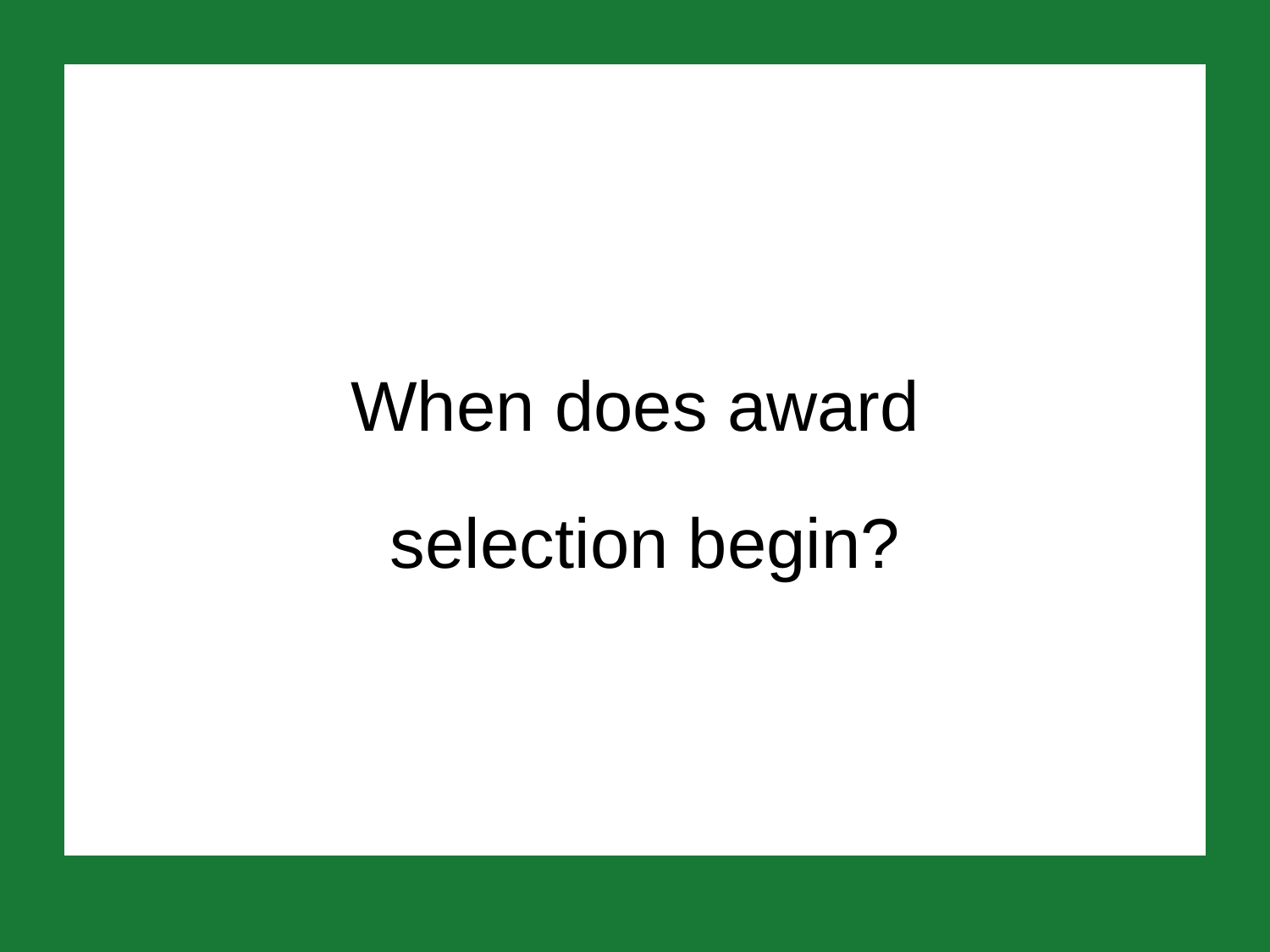## **Award selection begins in**

| <b>APRIL</b> |                |              |                |    |                |              |
|--------------|----------------|--------------|----------------|----|----------------|--------------|
| $\mathsf{S}$ | M              | T            | W              | T  | F              | $\mathsf{S}$ |
|              |                | $\mathbf{1}$ | $\overline{2}$ | 3  | $\overline{4}$ | 5            |
| 6            | $\overline{7}$ | 8            | 9              | 10 | 11             | 12           |
| 13           | 14             | 15           | 16             | 17 | 18             | 19           |
| 20           | 21             | 22           | 23             | 24 | 25             | 26           |
| 27           | 28             | 29           | 30             | 31 |                |              |

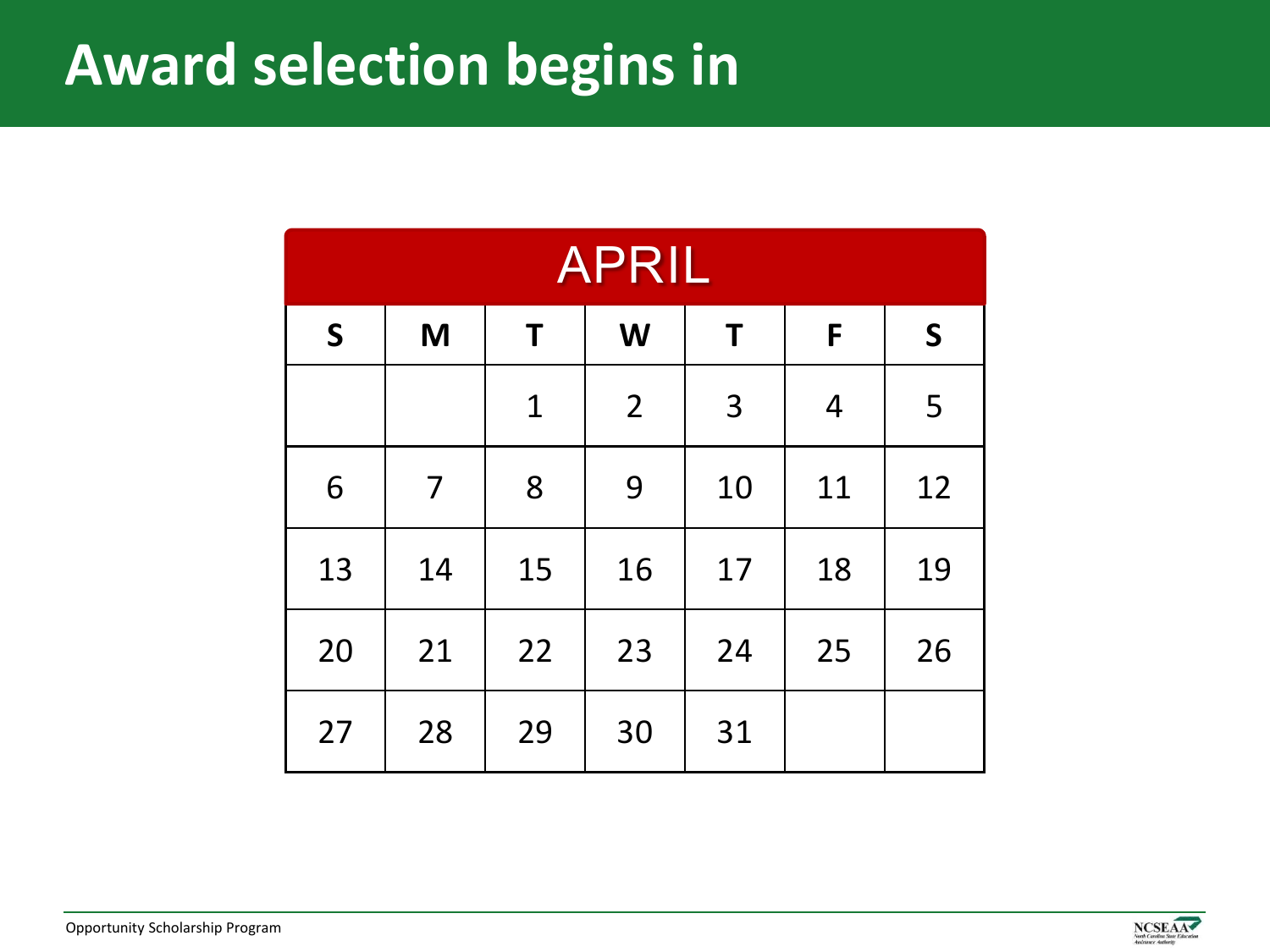## How is the school paid?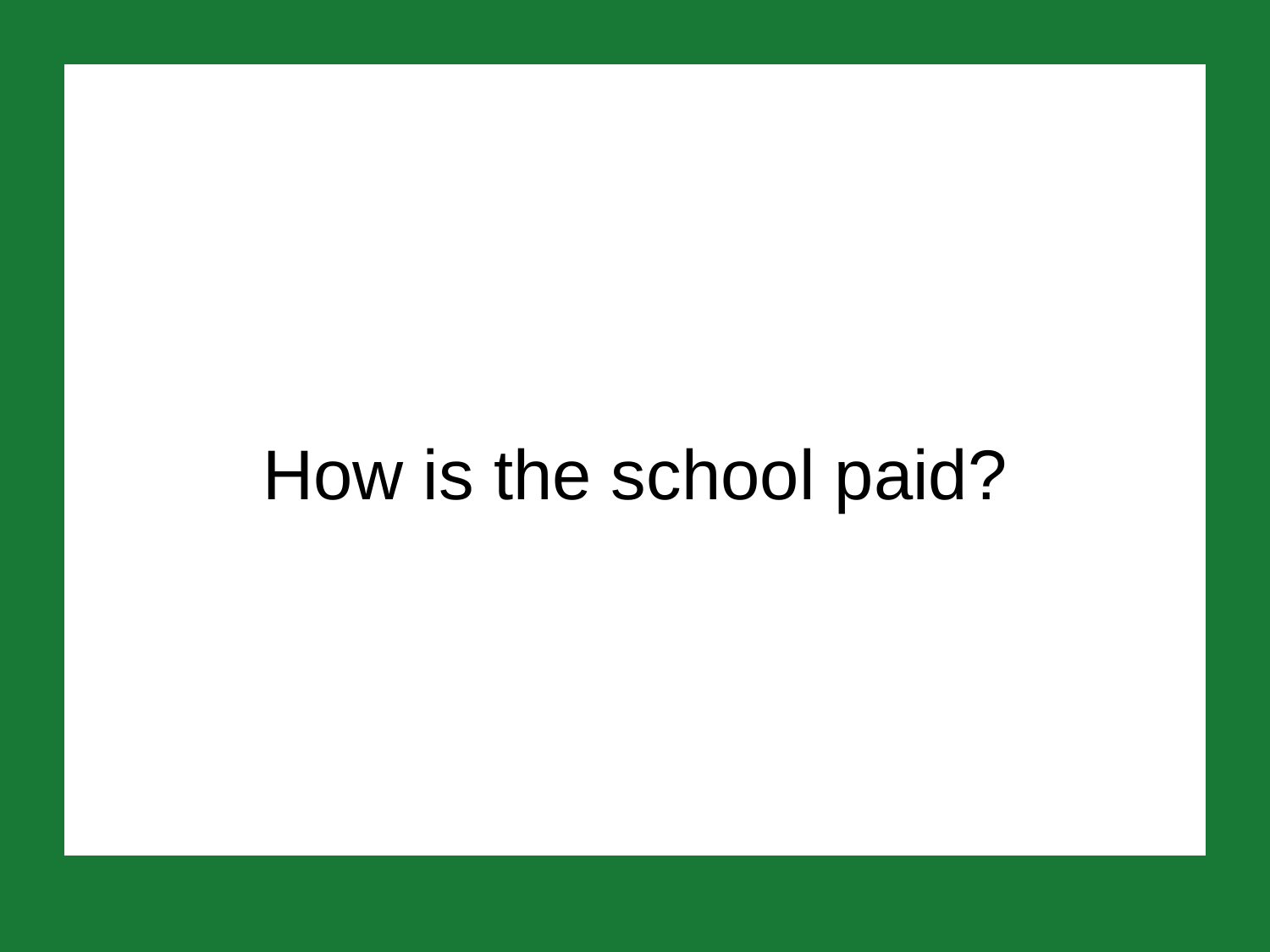## **NCSEAA pays the school directly.**

| 医医尿 | a da shakar shakar shakar shakar shakar shakar sh<br><b>NCSEAA</b> | <b>MERETZ</b><br><b>MMDDYY</b><br><b>DATE</b>                                       |  |
|-----|--------------------------------------------------------------------|-------------------------------------------------------------------------------------|--|
|     | PAY TO THE SCHOOL NAME<br>Amount                                   | XXXX.XX<br>一波波<br>Security<br>Features<br>Details on<br>back<br>П<br><b>DOLLARS</b> |  |
|     | FOR Opportunity Scholarship                                        | <b>NCSEAA</b>                                                                       |  |
|     | <b>:000000186:</b><br>000000529"                                   | 1000<br><b>THE REPORT OF THE REPORT OF THE REPORT OF THE REPORT OF THE </b>         |  |

You must **sign** via the electronic endorsement process **before** any payments can be sent. \*